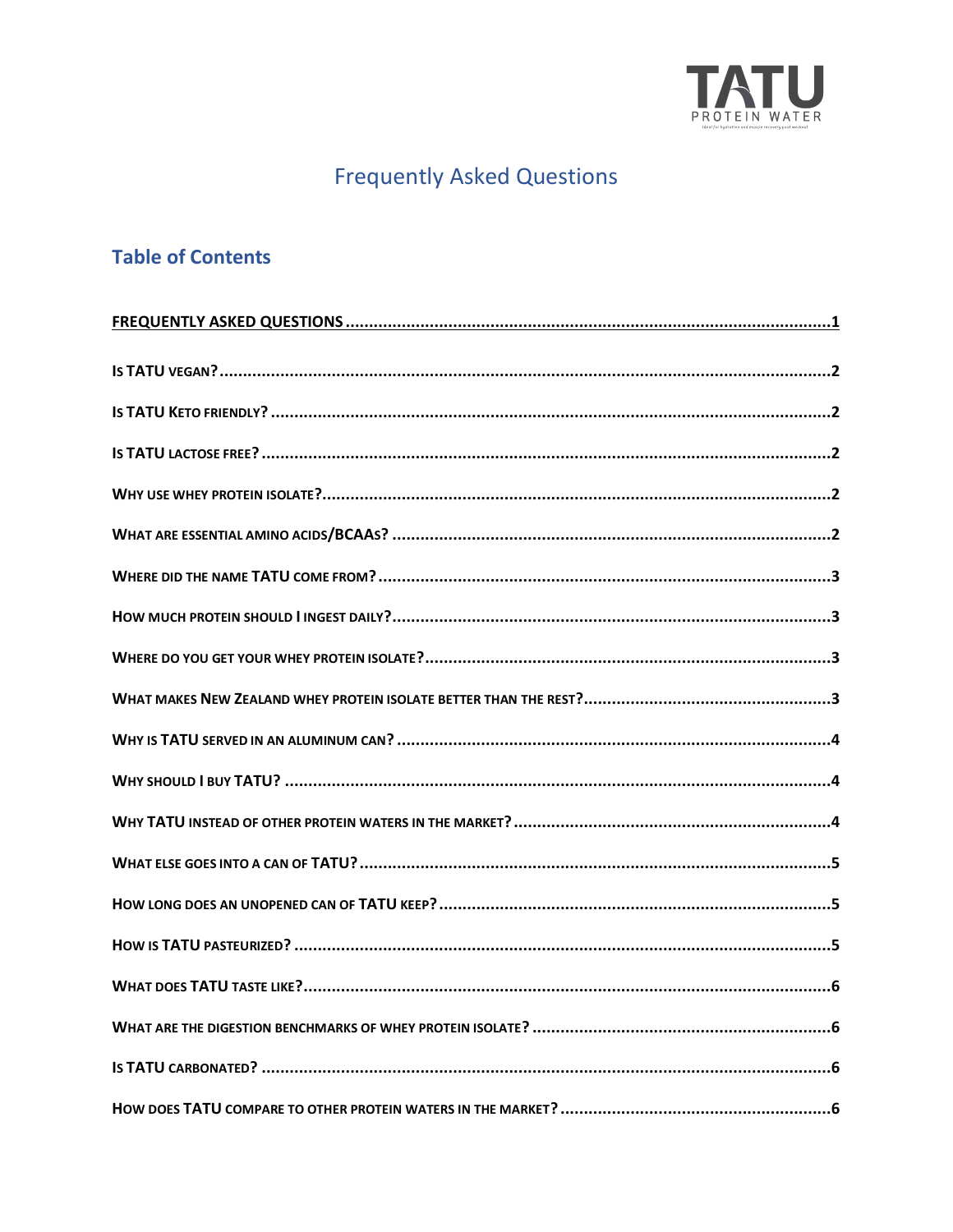

#### <span id="page-1-0"></span>Is TATU vegan?

No, TATU is made with whey protein isolate, a milk derivative from the cheese-making process.

#### <span id="page-1-1"></span>Is TATU Keto friendly?

Yes! TATU is Keto compliant.

## <span id="page-1-2"></span>Is TATU lactose free?

Yes, TATU is lactose free. The whey protein Isolate that we use from New Zealand is the best that we can source.

#### <span id="page-1-3"></span>Why use whey protein isolate?

It's simply the best. Whey protein is termed a complete protein since it contains all nine essential amino acids and is low in lactose content. This aids in developing lean muscle mass and muscle recovery after any physical workout within the anabolic window (20- 45 minutes after a workout).

#### <span id="page-1-4"></span>What are essential amino acids/BCAAs?

Histidine, isoleucine, leucine, lysine, methionine, phenylalanine, threonine, tryptophan, and valine are the nine essential amino acids. They help increase muscle growth, decrease muscle soreness, and reduce fatigue during a workout. Of the nine essential amino acids, leucine, isoleucine and valine are the 3 most critical branched-chain amino acids. Branched-chain amino acids are uniquely structured to skip the normal digestion process making them more readily available during exercise. Leucine is incredibly important for muscle synthesis and can only be derived through diet. Your body does not create leucine naturally, but it is found in whey protein.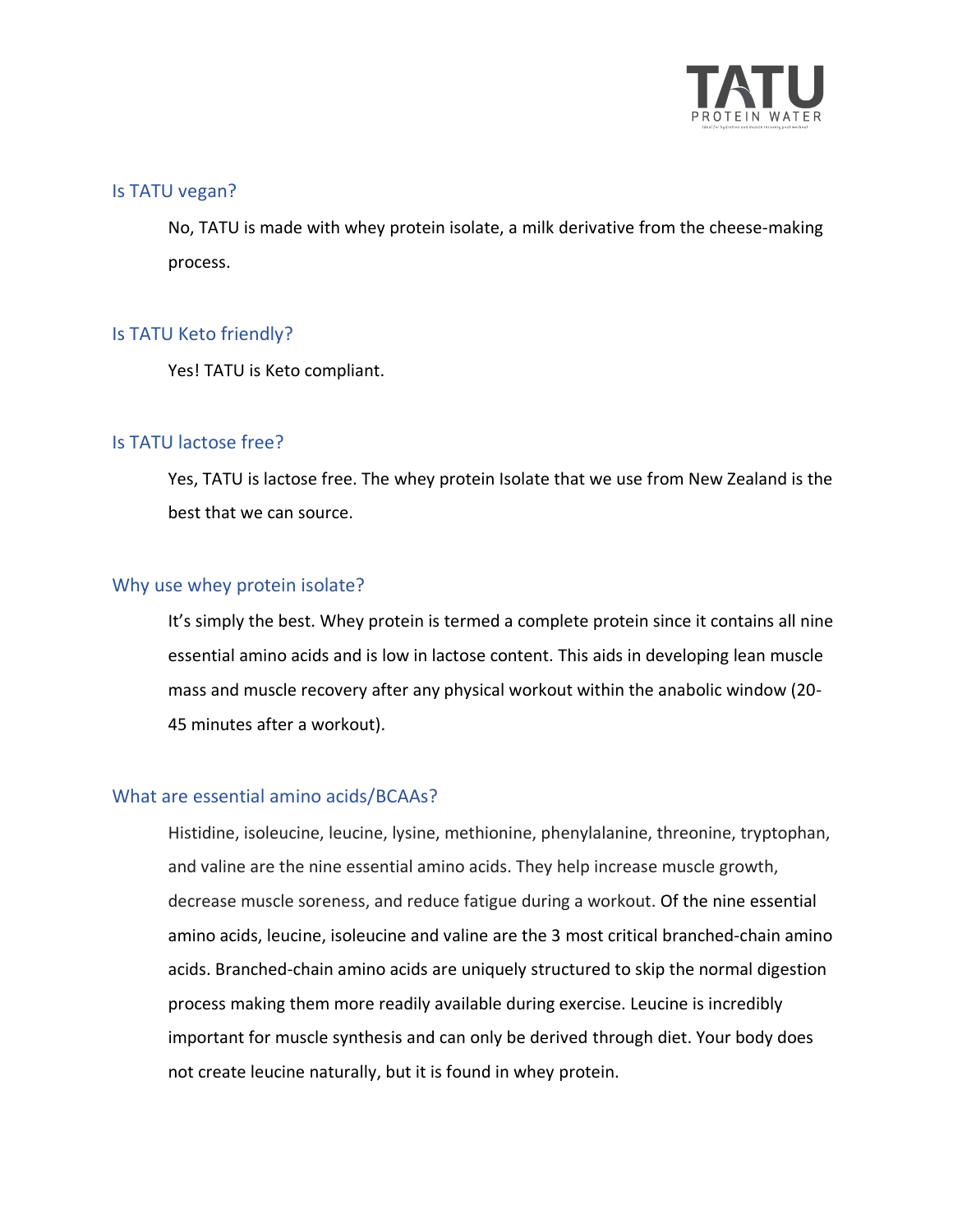

## <span id="page-2-0"></span>Where did the name TATU come from?

Tatu (tāh-too) is the name of Sean's mother, who was a huge inspiration for him in his journey to wellness, mindfulness, and yoga. Tatu means *three* in Swahili and to us embodies the connection among mind, body, and soul. It also represents a key philosophy on which we built this company: the triple bottom line of people, planet, and profit.

## <span id="page-2-1"></span>How much protein should I ingest daily?

Based on a 2,000 calorie daily diet, the FDA recommends 50 grams of protein per day. Each can of TATU has 15 grams of protein, which is just about 30% of your daily recommended intake. Depending on your exercise goal and routine, this number may differ. Whatever your goal, TATU is a convenient way to help get you there.

#### <span id="page-2-2"></span>Where do you get your whey protein isolate?

We source our whey protein isolate from Fonterra, based out of New Zealand. We tried many different types of whey protein isolate, but none came close to Fonterra's whey protein isolate. Fonterra's whey is cleaner, tastes better, and is sustainably produced.

# <span id="page-2-3"></span>What makes New Zealand whey protein isolate better than the rest?

At Mindful Proteins, we try to source all of our ingredients locally and with great care. Why then do we source our whey from New Zealand? One simple reason is Fonterra's commitment to caring for animals. In addition to their extremely high effort for the humane treatment and care of animals, Fonterra is opposed to cloning, avoids growth hormones, avoids rBST, and advocates for humane end-of-life care. Fonterra's cows are 96% grass fed and spend 350 days each year on a free-range pasture. In addition to Fonterra's efforts, the New Zealand government prohibits animal growth hormones in the dairy farming sector. Mindful Proteins wants the best ingredients in our products, and New Zealand whey is all around the best we can find.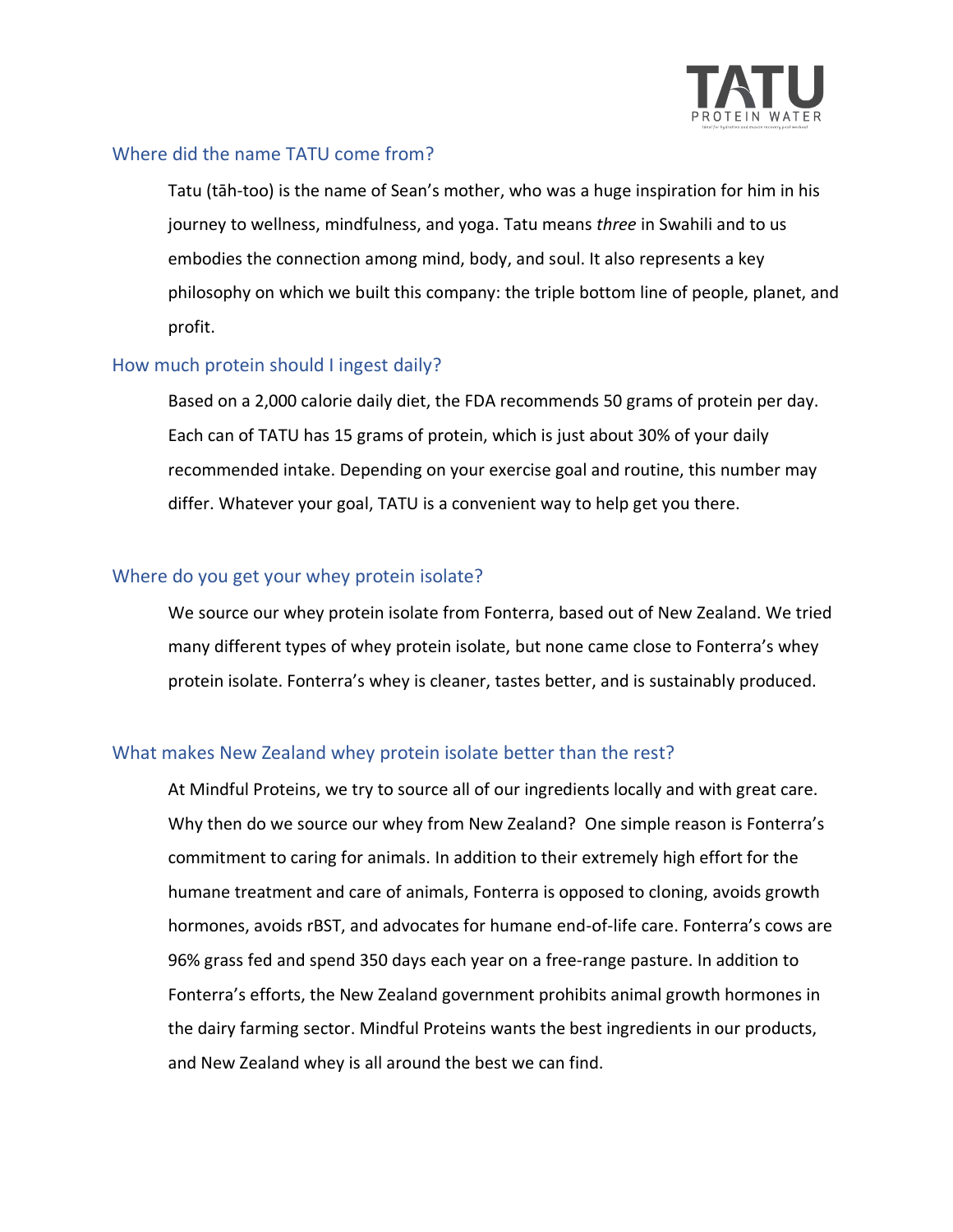

## <span id="page-3-0"></span>Why is TATU served in an aluminum can?

We completed a thorough assessment of different container types. Aluminum cans have the lowest carbon footprint, are completely recyclable, and are light weight, which means they save fuel during transportation.

## <span id="page-3-1"></span>Why should I buy TATU?

We are a sustainably conscious company aligned with the UN Sustainable Development Goals creating clean label products that are better for you. We are a member of 1% for the Planet, which means we donate 1% of our revenue back to nonprofits fighting to make the world a better place.

We are a Certified Benefit Corporation ensuring that we promise to consider people, the planet and profit when making all our business decisions.

We are also a member of the Good Food Guild, which brings together food and beverage companies who are choosing to do what is right, rather than what is easy. TATU exceeds the Good Food Foundation Standards for responsible foods, helping to shape the American food culture for the better.

# <span id="page-3-2"></span>Why TATU instead of other protein waters in the market?

Our ingredients are better and our functional performance is superb. Other protein waters use synthetic dyes (such as Red 40, which is actually made from petroleum and has been proven to be cancerous in rats) to change the color of the water and they use large amounts of sugar or high fructose corn syrup. Quite frankly, not only is our water better for you, it tastes better. We use higher quality ingredients that our competitors.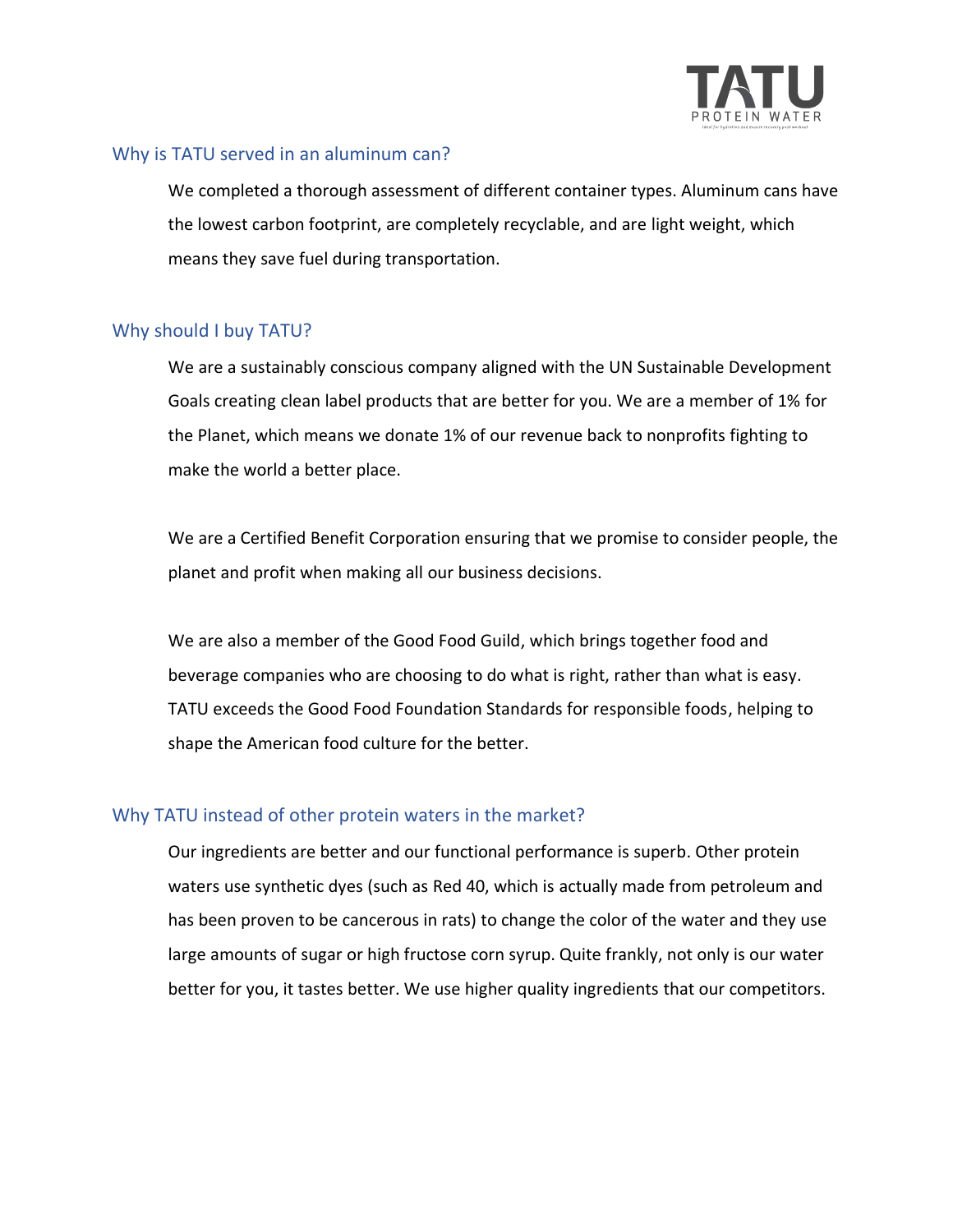

## <span id="page-4-0"></span>What else goes into a can of TATU?

Our ingredients are simple: water, the best whey protein isolate we can find, natural flavors, a tiny bit of salt, a tiny bit of a stevia-monk fruit blend, and phosphoric acid to lower the pH of the water.

## <span id="page-4-1"></span>How long does an unopened can of TATU keep?

The best by date for an unopened can of TATU is currently 6 months from the manufactured date. You will find the best by date printed on the bottom of the can. We are currently in the process of extending the best by date and will have an updated figure for you soon.

## <span id="page-4-2"></span>How is TATU pasteurized?

Pasteurization is a process that uses heat to eliminate pathogens and extend the shelf life of a product. There are a few different ways this can be achieved, some safer and healthier than others.

There is an additive called Velcorin that is used in almost every canned beverage on the market these days. Velcorin, which is touted by the chemical lobby in the US, is a known neurotoxin which does not have to be displayed on an ingredient label. Velcorin is cheap and easily applied, and the FDA says it dissipates completely within 24 hours…. Inside of a sealed can? We don't trust it. We don't think you should trust it. We want better for our customers.

TATU is either bath or tunnel pasteurized. It is the only way we can naturally ensure the safety of TATU. Bath and tunnel pasteurization both take a long time and are more expensive, but we don't mess with safety and we avoid unfriendly chemicals in our products.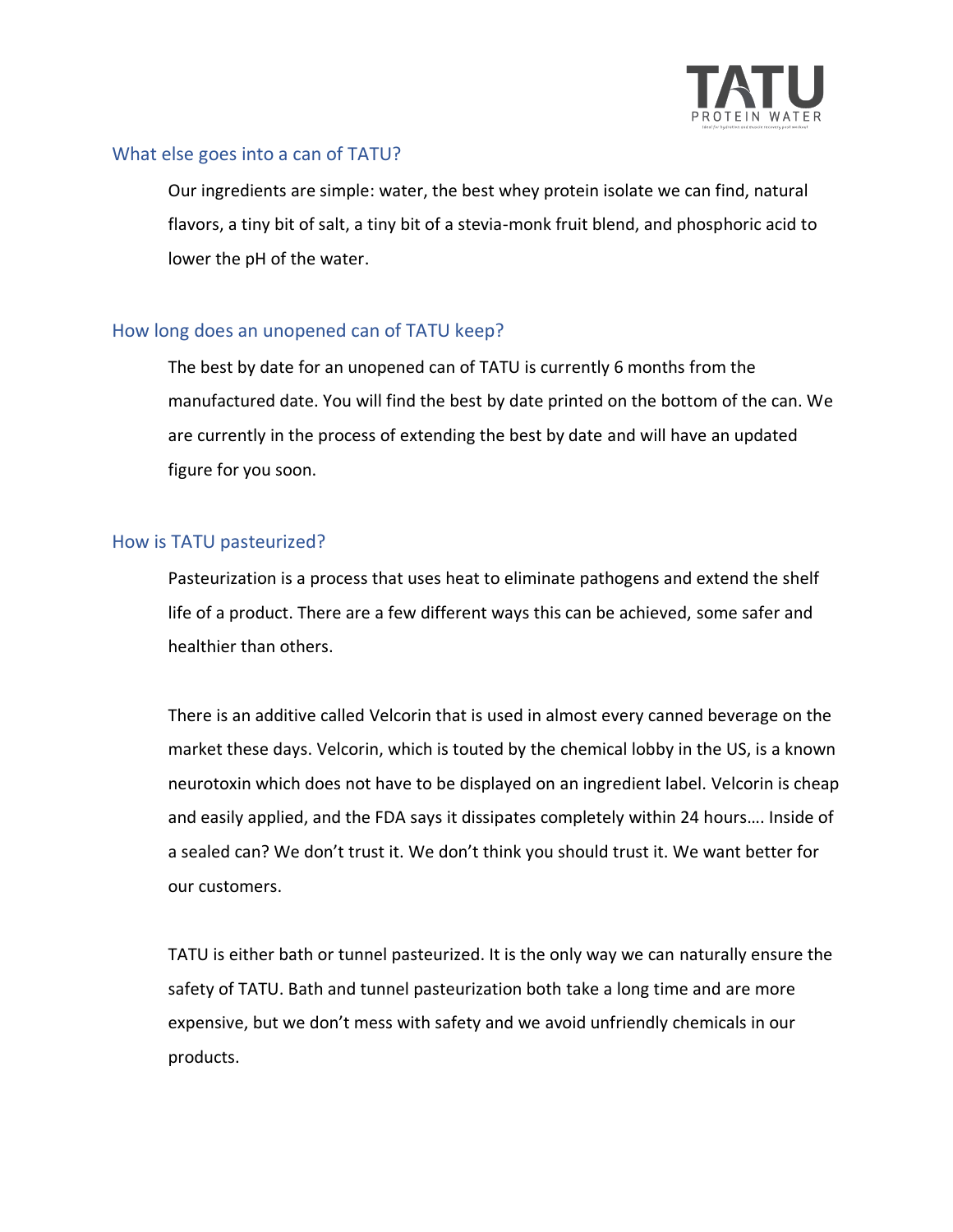

## <span id="page-5-0"></span>What does TATU taste like?

Clean, crisp, light, and refreshing. If you've tasted other protein waters, you probably noticed the chalky or powdery taste and you may have seen sediment at the bottom of the bottle. We spent over a year developing the perfect formulation that never has sediment, that tastes smooth, and is never chalky. You will never need to shake before drinking and it tastes so good you can chug the whole can in one go after your workout.

## <span id="page-5-1"></span>What are the digestion benchmarks of whey protein isolate?

Whey protein isolate is among the most efficient and digestible proteins for humans, scoring 1.0 for protein digestibility (highest possible score) compared to black beans with a score of 0.75, pea protein isolate at 0.72, and gluten at 0.25. $^1$ 

## <span id="page-5-2"></span>Is TATU carbonated?

No, TATU is a still protein water. Because it is designed to hydrate and offer muscle recovery following your workout, we want it to be easily consumed for maximum effect. Carbonation would slow that down.

# <span id="page-5-3"></span>How does TATU compare to other protein waters in the market?

Over the summer of 2019, we sampled our TATU protein water with over 2,000 yoga practitioners, climbers, runner, and cyclists. We received resounding feedback in terms of flavor, aroma, protein loading, and product messaging. We decided to make it a little more official. We recently went head-to-head with three of the leading protein water brands in a sensory test conducted by the Center for Sensory & Consumer Behavior Research at Oregon State University. The objective was to determine consumer liking and purchase intent. The takeaway from the comprehensive was very favorable for us. TATU had a significantly higher purchase intent based on taste alone, based on the

<sup>1</sup> https://perfectketo.com/is-whey-protein-good-for-you/